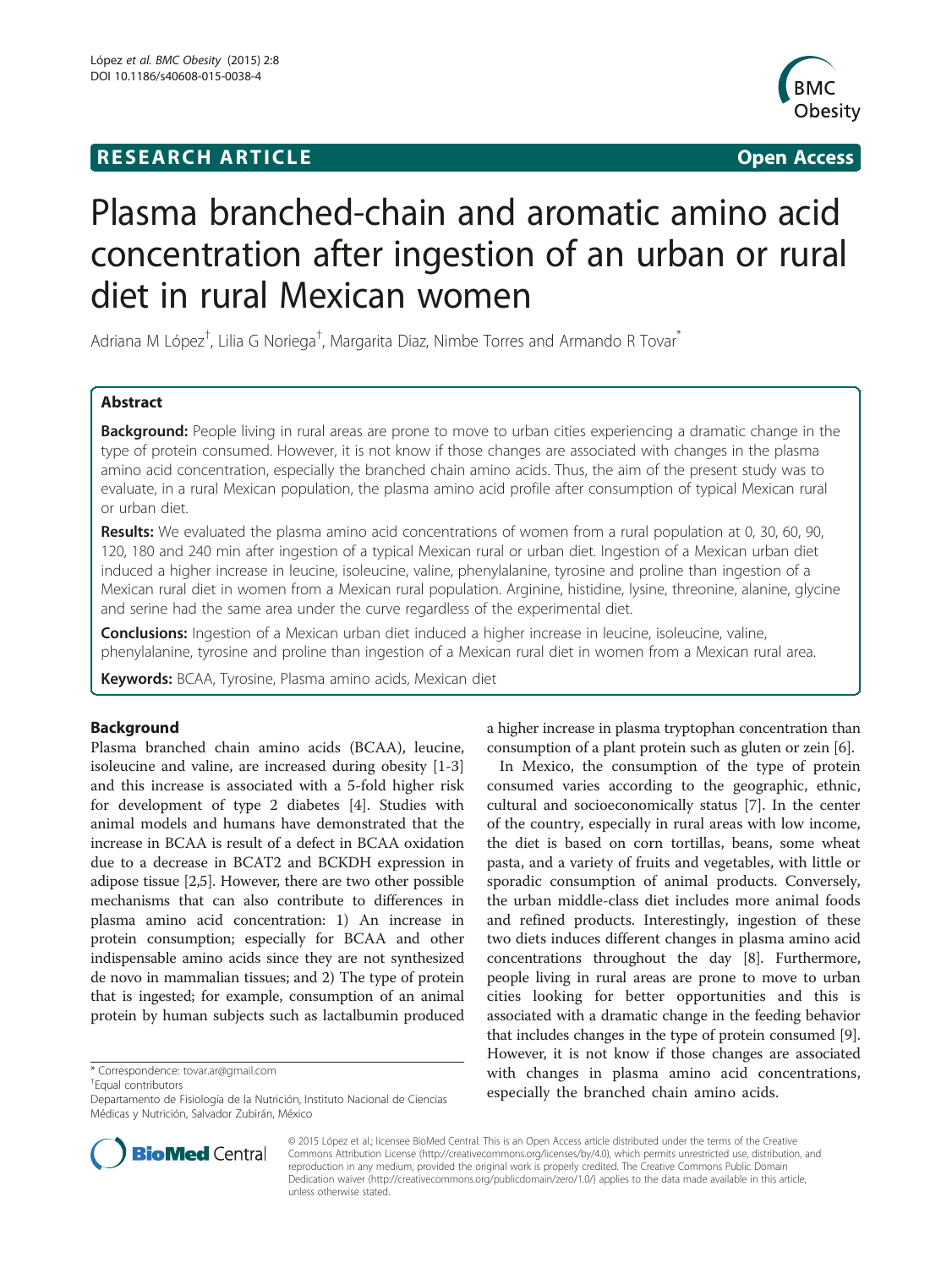Therefore, the aim of the present study was to evaluate, in a rural Mexican population, the plasma amino acid profile after consumption of typical Mexican rural or urban diet. Interestingly, the results show that ingestion of a Mexican urban diet induces a higher increase in plasma branched-chain amino acid, as well as phenylalanine, tyrosine and proline, concentration than ingestion of a Mexican rural diet in women from a rural area. These results suggests that, in the long term, changes in feeding behavior that accompanies the immigration of women from a rural to an urban area may contribute in part to the development of obesity and diabetes through modification of tyrosine and branched chain amino acid concentrations.

## **Methods**

## Subjects

Fifteen healthy, nonpregnant, adult women living in a rural community named Solis located in the State of Mexico volunteered for the study, which was carried out in a metabolic unit in the clinic of the community. The median (range) age of the subjects was 29 (18–49) y, body weight was 55.8 (46–82.6) kg, height was 1.57 (1.51-1.67) m, and body mass index was 22.9 (19.3-31.7) kg/m<sup>2</sup>. None were consuming any medication, including over-the-counter drugs, oral contraceptives or vitamins. None were in their menstrual period at enrollment or during the study. Accordingly to a 24-hours food recall, the habitual diets of these women has a ratio of vegetable to animal proteins of 2.2 and a ratio of complex to simple carbohydrates of 17.4. The mean energy intake of these women was  $1413 \pm 465$  kcal/d. The subjects were fully informed about the purpose and design of the study and they gave written consent. The protocol was approved by the Committee of Experimental Studies in Humans from the Instituto Nacional de Ciencias Médicas y Nutrición Salvador Zubirán.

## Experimental diets and study design

The study was conducted in two periods with a crossover design. All women were asked to eat a single meal according to two different diets, a typical Mexican rural or urban diet, on two different occasions with one week in between. Diets have been previously described and where designed using a 24 hour food recall analysis of women from rural and urban areas [\[10\]](#page-5-0). Briefly, food composition of the typical Mexican rural diet consisted of red tomatoes (37.5 g), green chilli (12.5 g), onion (21.25 g), corn tortilla (180 g), boiled beans (112 g), and a corndough beverage called atole (500 ml); food composition of the typical Mexican urban diet was cantaloupe (50 g), banana (50 g), refined wheat flour as bread (100 g), pork ham (100 g), cheese (80 g), milk (300 ml), sugar (10.2 g), soluble coffee (2 g), and a cinnamon roll (64 g); the

nutrient content and amino acid composition of each diet is shown in Table 1. Women were admitted at 07.00 am to the metabolic unit following a 12 h overnight fast. A catheter was placed in an antecubital vein of the arm and a baseline blood sample was taken at time 0 before consumption of the respective diet. Blood samples were taken at 30, 60, 90, 120, 180 and 240 min after ingestion of the diet.

## Biochemical analysis

Plasma glucose, total cholesterol, triglycerides and HDL-cholesterol were measured enzymatically on an automated Synchron CX autoanalyzer (Beckman, CA, USA). Amino acid analysis was performed as previously described [\[8](#page-5-0)]. Briefly, 50 mg sulfosalicylic acid was added to 1 mL plasma to deproteinize the sample. Samples were mixed and centrifuged at 2400 X g at 4°C for 20 min and the supernatant was filtered through a filter (0.22 μm pore diameter; Millipore, Milford, MA). Samples were stored at −70°C until analyzed. Determinations were carried out in a Beckman amino acid analyzer (model 119 CL; Beckman

Table 1 Nutrient content and amino acid composition of the Mexican urban and rural diet

|                            | Urban diet | <b>Rural diet</b> |
|----------------------------|------------|-------------------|
| Energy (kcal)              | 1330.73    | 1350.14           |
| Carbohydrates <sup>*</sup> | 42.38      | 73.38             |
| Proteins <sup>*</sup>      | 23.97      | 7.93              |
| Lipids <sup>*</sup>        | 33.86      | 21.85             |
| Total proteins (g)         | 79.76      | 26.77             |
| Animal <sup>*</sup>        | 13.15      | 0.0               |
| Vegetable <sup>*</sup>     | 10.83      | 7.93              |
| Carbohydrates (g)          | 141.00     | 247.69            |
| Simple <sup>*</sup>        | 39.64      | 22.25             |
| Complex <sup>*</sup>       | 2.73       | 51.12             |
| Lipids (q)                 | 50.07      | 32.78             |
| Animal <sup>*</sup>        | 18.50      | 0.0               |
| Vegetable <sup>*</sup>     | 15.36      | 21.85             |
| Dietary fiber (g)          | 6.95       | 39.22             |
| Amino acids (q)            |            |                   |
| Leucine &                  | 4.79       | 3.68              |
| Isoleucine &               | 2.74       | 1.70              |
| Valine &                   | 3.22       | 1.73              |
| Arginine &                 | 1.58       | 1.94              |
| Histidine &                | 1.23       | 1.01              |
| Phenylalanine &            | 2.75       | 1.80              |
| Lysine &                   | 3.33       | 2.09              |
| Threonine &                | 2.10       | 1.45              |

\* Percentage of total energy per diet.

& According to the Mexican food composition tables [\[11](#page-5-0)].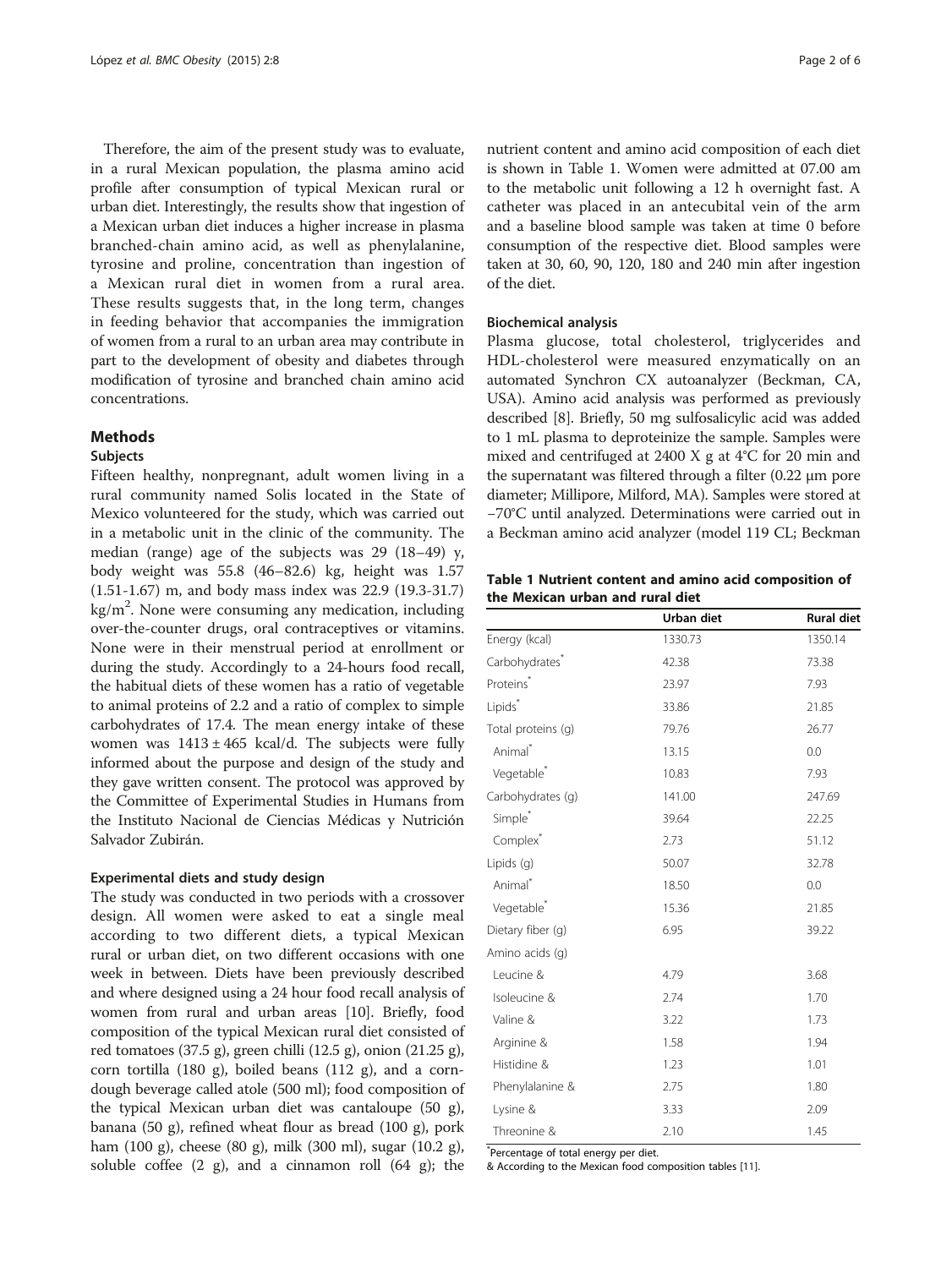Instruments, Palo Alto, CA) using L-Norleucine as internal standard.

## Statistical analysis

Results are presented as mean ± SEM of the 15 women that participated in the study. The area under the curve (AUC) was calculated using GraphPad Prism 5.00 (San Diego, CA). A student t-test was used to evaluate differences between AUC from urban and rural diets using the same program. Asterisk indicates a statistical difference at  $p < 0.05$ .

## **Results**

## Biochemical parameters

We analyzed some biochemical parameters that are modified during obesity including, glucose, total cholesterol, triglycerides and HDL-cholesterol, in our subjects (Table 2). In basal conditions, subjects showed normal values of glucose, total cholesterol and triglycerides; however, they had low HDL cholesterol according to the ATPIII. The response of glucose and total cholesterol were similar after ingestion of both diets since there were no differences in the AUC; nonetheless, after three hours of consumption of the urban diet, the glucose and total cholesterol showed a significant increase compared to the rural diet. Interestingly, consumption of rural diet presented a significant lower AUC of triglycerides, and plasma levels where significantly different particularly after 90 minutes of consumption. In our population, HDL-cholesterol concentration was low according to the ATPIII and it was not affected by the consumption of any of the diets.

## Plasma amino acid concentration

Fasting plasma amino acid concentrations were not different between testing days. For indispensable amino acids (Figure [1\)](#page-3-0), the area under the curve (AUC) of leucine, isoleucine and valine was respectively 15 ( $p = 0.09$ ), 33 ( $p < 0.05$ ) and 25% ( $p < 0.05$ ) higher when they ingested

a typical Mexican urban diet than when they received the typical Mexican rural diet. In fact, the sum of plasma total BCAA concentration showed a 22% (p < 0.05) increase when women consumed the urban versus rural diet. Furthermore, we observed an increase in plasma phenylalanine and tyrosine however, only the tyrosine increase was significant (Figure [2\)](#page-4-0). Interestingly, the AUC of other indispensable amino acids such as arginine, histidine, lysine and threonine showed no difference among the experimental diets. Regarding the dispensable amino acids (Figure [2](#page-4-0)), alanine, glycine and serine had the same AUC regardless of the experimental diet; and interestingly, the AUC of proline was  $34\%$  (p < 0.05) higher when they ingested a typical Mexican urban than when they received the typical Mexican rural diet.

## **Discussion**

Our results show that ingestion of an urban diet induces a higher increase in the plasma concentration of leucine, isoleucine, valine, phenylalanine, tyrosine and proline than ingestion of a rural diet in Mexican women from a rural area. A strength of this study is the fact that the same individuals where tested with both diets which decrease the effect of individual variation. Interestingly, the variations of BCAA and tyrosine were not directly associated with changes in plasma glucose and total cholesterol after the consumption of both diets. However, we observed that the elevation of BCAA and tyrosine with the urban diet was parallel to changes in serum triglycerides. Nonetheless, subjects fed the urban diet tended to increase plasma glucose concentration in the last hour of the study compared with subjects fed the rural diet. It is important to point out that with our study we cannot rule out that, in addition to the change in amount and type of protein, the presence of other components of the diet such as the amount of carbohydrates, fat and dietary fiber could directly impact glucose levels, insulin signaling or insulin

Table 2 Plasma glucose, cholesterol, triglycerides and HDL-cholesterol concentrations in rural women after ingestion of an urban or rural diet

| <b>Time</b><br>(min) | Glucose (mg/dL)  |                   | Cholesterol (mg/dL) |                   | Triglycerides (mg/dL) |                   | HDLcholesterol (mg/dL) |                   |
|----------------------|------------------|-------------------|---------------------|-------------------|-----------------------|-------------------|------------------------|-------------------|
|                      | Urban diet       | <b>Rural diet</b> | Urban diet          | <b>Rural diet</b> | Urban diet            | <b>Rural diet</b> | Urban diet             | <b>Rural diet</b> |
| $\Omega$             | $84.8 + 3.9$     | $82.2 + 2.1$      | $144 + 10$          | $138 + 7.8$       | $144 + 31$            | $98.2 + 17$       | $23.1 + 2.5$           | $31.1 + 8.0$      |
| 30                   | $85.3 + 6.3$     | $93.1 + 6.3$      | $141 + 14$          | $147 + 73$        | $109 + 27$            | $112 + 15$        | $25.9 + 1.9$           | $74.0 + 5.3$      |
| 60                   | $89.9 + 9.4$     | $91.7 + 9.5$      | $145 + 14$          | $140 + 9.2$       | $145 + 28$            | $123 + 19$        | $23.8 + 2.4$           | $78.3 + 6.2$      |
| 90                   | $89.7 + 7.8$     | $86.3 + 6.7$      | $148 \pm 13$        | $141 + 8.5$       | $205 + 41$            | $122 + 17*$       | $74.8 + 3.0$           | $30.2 \pm 5.7$    |
| 120                  | $90.3 + 8.0$     | $83.8 + 6.1$      | $141 + 13$          | $142 + 8.7$       | $180 + 33$            | $149 + 21$        | $77.4 + 2.6$           | $38.3 \pm 5.2^*$  |
| 180                  | $84.7 + 16.6$    | $80.5 + 4.7$      | $173 + 15$          | $144 + 8.4*$      | $361 \pm 66$          | $139 + 22*$       | $77.8 + 3.1$           | $79.3 + 5.4$      |
| 240                  | $94.2 + 8.8$     | $75.4 + 1.9*$     | $175 + 16$          | $141 + 6.9*$      | $275 + 53$            | $133 + 20*$       | $78.3 + 4.7$           | $30.6 + 2.6$      |
| AUC                  | $21190 \pm 1378$ | $20230 + 763$     | $37170 \pm 1928$    | $34210 + 1139$    | $53910 + 6009$        | $31260 + 2707*$   | $6337 + 408$           | $7338 + 735$      |

Data are presented as mean ± SEM.

Asterisk indicates a statistical difference vs urban diet, at p < 0.05 using a t-test.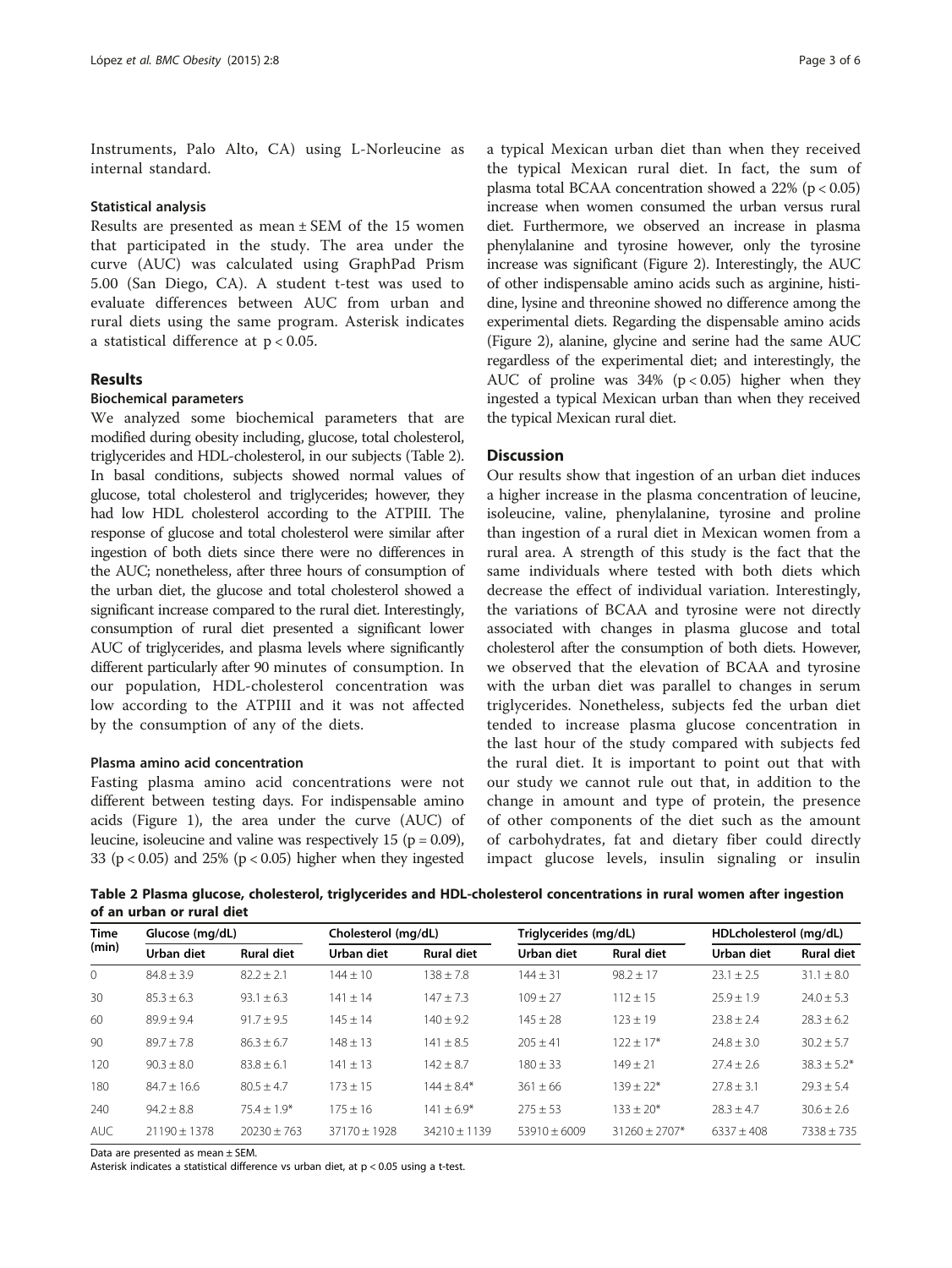<span id="page-3-0"></span>

secretion; for example, the urban diet has a higher proportion of simple carbohydrates, which have a higher insulinemic and glycemic index that can per se contribute to the development of insulin resistance. Further studies are need to assess the short- and long-term effects of the consumption of this diets on serum insulin and GLP1 levels to closely associate the changes in BCAA with insulin secretion and signaling. In addition, it is necessary to understand whether genetic variability between rural and urban population in Mexico as well as environmental conditions and physical activity can modify the biological response to the type of diet consumed.

Although the amount of protein consumed in the urban diet is greater than in the rural diet, why only these amino acids are increased requires further investigation. We can enumerate four possible mechanisms: 1) the presence of other components of the diet such as the amount

and type of fiber that could alter the digestibility of the protein; 2) the fact that the first step of branched chain amino acid catabolism is extrahepatic which could delay their clearance from plasma; 3) an animal or vegetable based diet alters the gut microbiome [[12](#page-5-0)], and this could modify the bacterial synthesis of branched chain amino acids; and 4) the rate at which each amino acid is incorporated in protein synthesis, i.e.: leucine is incorporated to proteins at a higher rate than isoleucine and valine.

Furthermore, there is controversy about the health implications of branched chain amino acids. In one hand, leucine activates the mTOR-S6K pathway, which inhibits the insulin receptor substrate 1(IRS1), thus, the over stimulation of this pathway by a high intake of BCAA leads to insulin resistance [[3\]](#page-5-0). On the other hand, there is also evidence that high leucine intake can improve insulin sensitivity (reviewed by [\[13\]](#page-5-0). Our results suggest that this potential controversy depends on several factors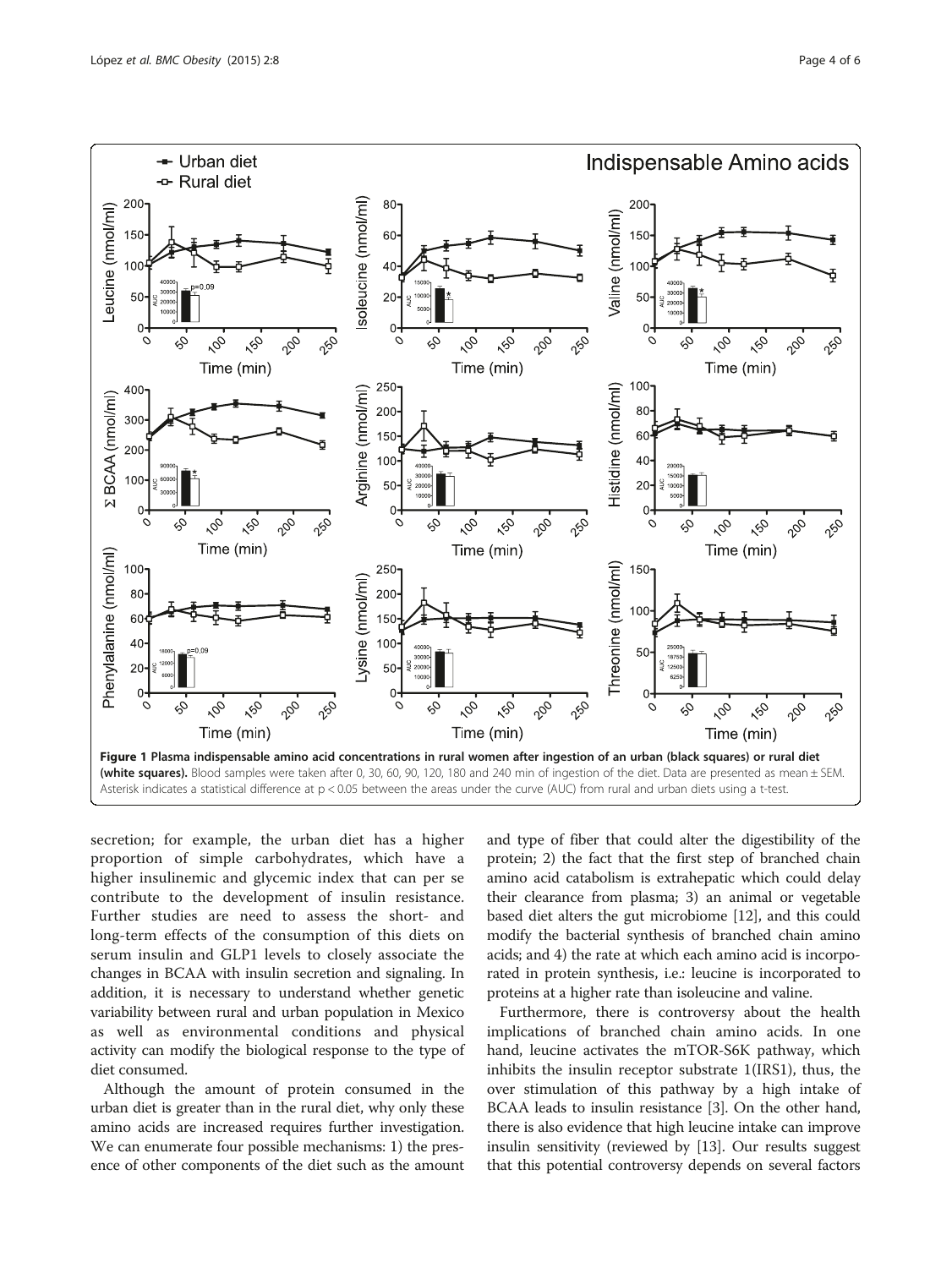<span id="page-4-0"></span>

that could contribute to such differences: 1) the source, i.e. the type of protein, vs the supplementation with BCAA or leucine, or 2) the context, i.e. a rich source of protein administered alone [\[14\]](#page-5-0) or together with fat or complex/simple carbohydrates. In addition, beyond this controversy, it is not clear whether changes in BCAA are cause or consequence of insulin resistance.

Finally, we also observed an increase in plasma aromatic amino acid concentrations phenylalanine and especially tyrosine. An increase in serum tyrosine levels is accompanied by a concomitant increase in brain tyrosine concentration and catecholamines such as Norepinephrine (NE) [\[15\]](#page-5-0). As NE modulates food intake, then it is possible that the increase in tyrosine levels could modify food intake behavior. Intriguingly, we also observed an increase in proline after ingestion of the urban diet, however the biological significance of this increase is unclear. Therefore, the greater increase in both BCAA and tyrosine concentrations, could explain in part why immigrants are more susceptible to changes in body fat distribution [[16](#page-5-0)] and to develop diseases related to over-nutrition such as obesity and diabetes [[17,18\]](#page-5-0). In addition to immigrants, changes in feeding behavior affect rural populations. Nowadays, the food system in an increasing proportion of rural areas across low- and middle-income countries has changed drastically with the enormous penetration of super- and mega- market companies that increase the access to energy dense food [[19](#page-5-0)]. In Mexico, this is reflected in the greater increase in the prevalence of overweight and obesity in rural (3.9%) compared to urban (2.5%) women in the last 6 years [[20](#page-5-0)].

## Conclusions

Ingestion of a Mexican urban diet induces a higher increase in leucine, isoleucine, valine, phenylalanine, tyrosine and proline than ingestion of a Mexican rural diet in Mexican women from a rural area.

## Competing interests

The authors declare that they have no competing interests.

#### Authors' contributions

The authors' contributions were as follows: NT and ART designed the study; AML and MD performed the study; LGN and ART analyzed the data; LGN, NT and ART wrote the manuscript. All authors read and approved the final manuscript.

## Acknowledgements

We thank Isabel Medina for dietary assessment. Work in the authors' laboratory is supported by the Consejo Nacional de Ciencia y Tecnología (Grant 202721 to LGN, 105852 to NT and 46134 to ART).

## Received: 10 June 2014 Accepted: 4 February 2015 Published online: 22 February 2015

#### References

- 1. Felig P, Marliss E, Cahill Jr GF. Plasma amino acid levels and insulin secretion in obesity. N Engl J Med. 1969;281(15):811–6.
- 2. She P, Van Horn C, Reid T, Hutson SM, Cooney RN, Lynch CJ. Obesity-related elevations in plasma leucine are associated with alterations in enzymes involved in branched-chain amino acid metabolism. Am J Physiol Endocrinol Metab. 2007;293(6):E1552–63.